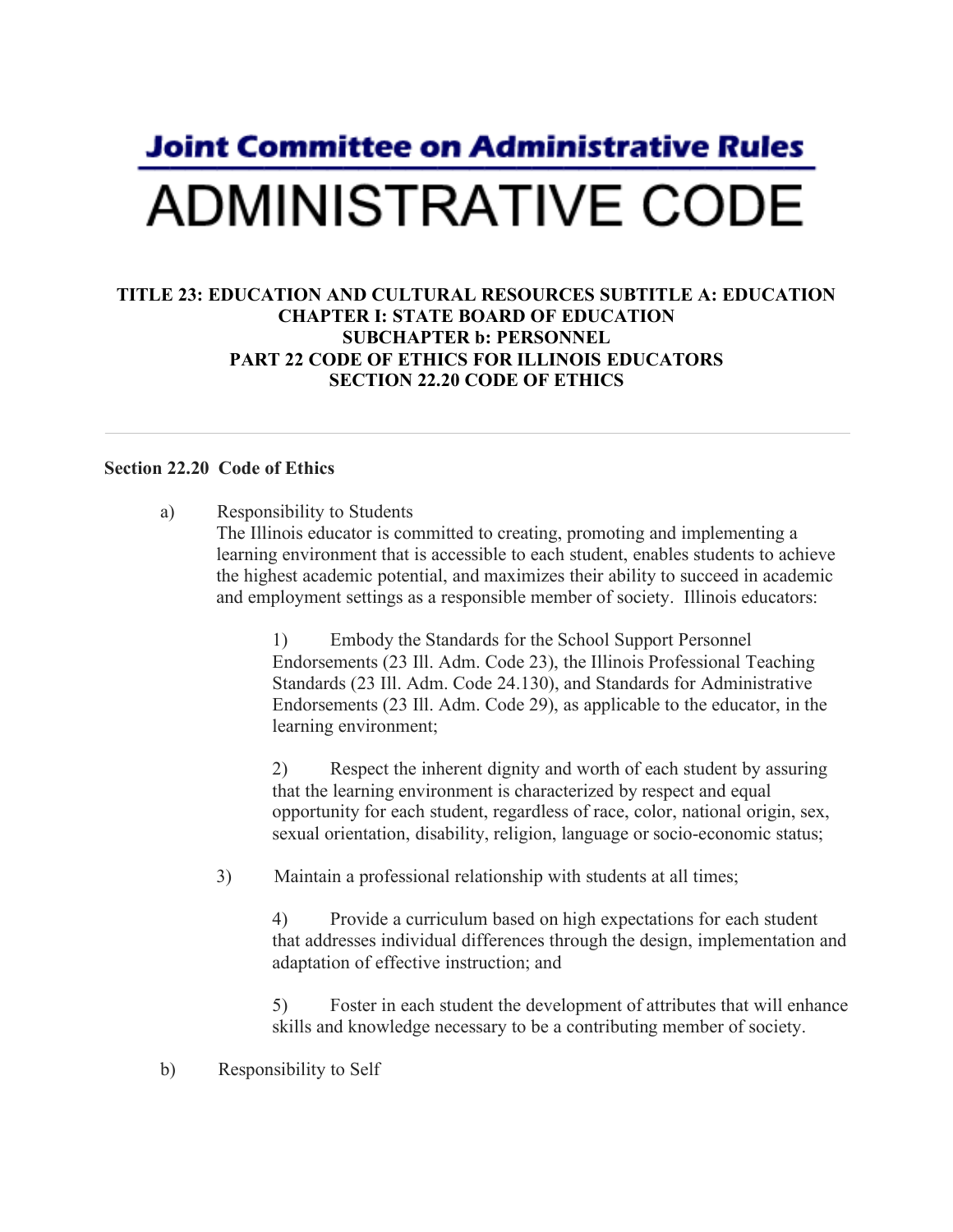Illinois educators are committed to establishing high professional standards for their practice and striving to meet these standards through their performance. Illinois educators:

1) Assume responsibility and accountability for their performance and continually strive to demonstrate proficiency and understanding of current trends in both content knowledge and professional practice;

2) Develop and implement personal and professional goals with attention to professional standards through a process of self-assessment and professional development;

- 3) Represent their professional credentials and qualifications accurately; and
- 4) Demonstrate a high level of professional judgment.
- c) Responsibility to Colleagues and the Profession The Illinois educator is committed to collaborating with school and district colleagues and other professionals in the interest of student learning. Illinois educators:

1) Collaborate with colleagues in their respective schools and districts to meet local and State educational standards;

2) Work together to create a respectful, professional and supportive school climate that allows all educators to maintain their individual professional integrity;

3) Seek out and engage in activities that contribute to the ongoing development of the profession;

- 4) Promote participation in educational decision-making processes;
- 5) Encourage promising candidates to enter the education profession; and

6) Support the preparation, induction, mentoring and professional development of educators.

d) Responsibility to Parents, Families and Communities The Illinois educator will collaborate, build trust and respect confidentiality with parents, families and communities to create effective instruction and learning environments for each student. Illinois educators:

> 1) Aspire to understand and respect the values and traditions of the diversity represented in the community and in their learning environments;